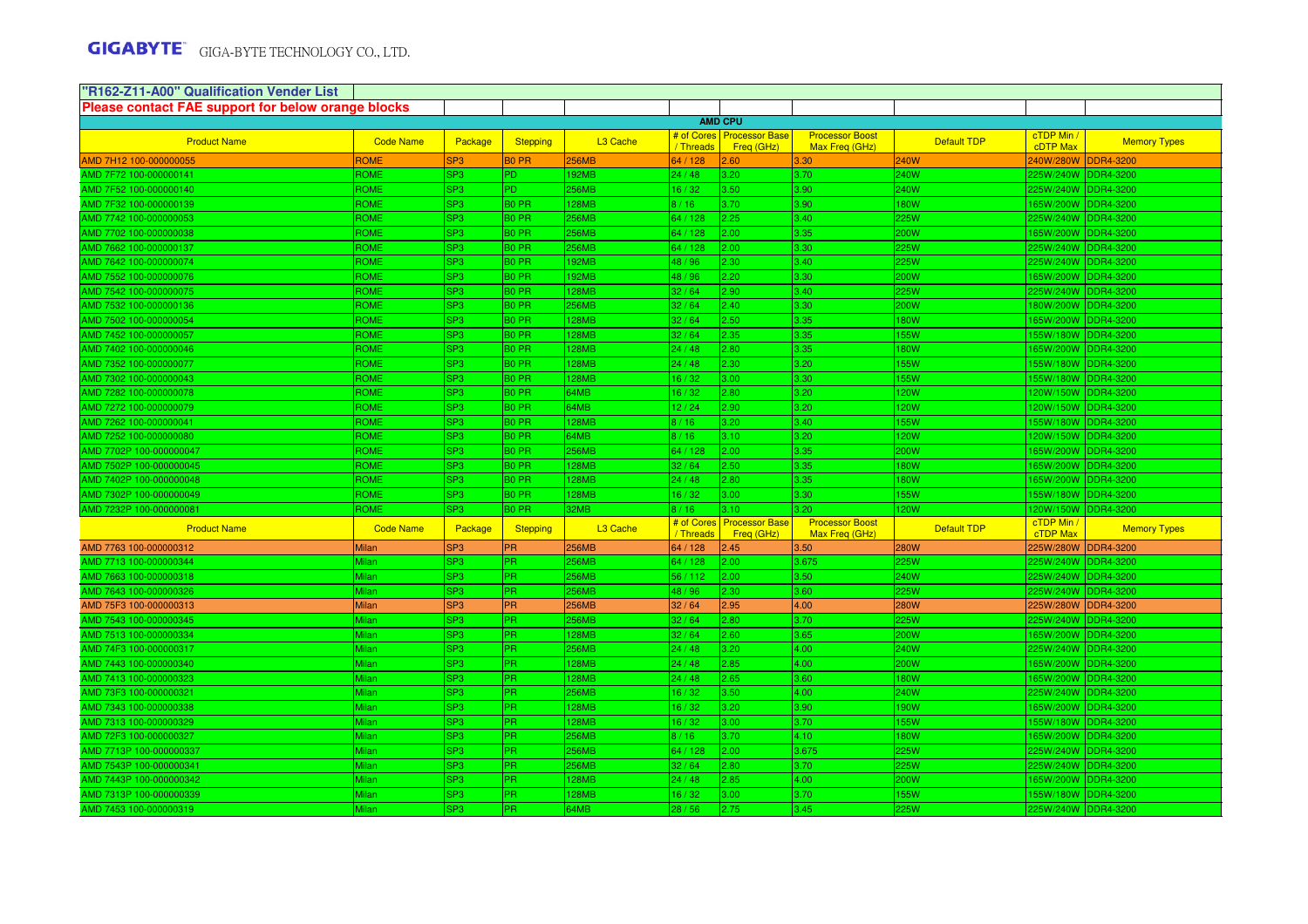| <b>Product Name</b>     | <b>Code Name</b>   | Package                   | <b>Stepping</b> | L3 Cache                                                                                        | # of Cores<br>/ Threads | <b>Processor Base</b><br>Freq (GHz) | <b>Processor Boost</b><br>Max Freq (GHz) | <b>Default TDP</b>      | cTDP Min /<br><b>cTDP Max</b> | <b>Memory Types</b> |
|-------------------------|--------------------|---------------------------|-----------------|-------------------------------------------------------------------------------------------------|-------------------------|-------------------------------------|------------------------------------------|-------------------------|-------------------------------|---------------------|
| MD 7773X 100-000000504  | MilanX             | SP <sub>3</sub>           | <b>PR</b>       | 768MB                                                                                           | 64 / 128                | 2.20                                | 3.50                                     | <b>280W</b>             | 225W/280W DDR4-3200           |                     |
| MD 7573X 100-000000506  | MilanX             | SP <sub>3</sub>           | PR.             | 68MB                                                                                            | 32/64                   | 2.80                                | 3.60                                     | <b>280W</b>             | 225W/280W DDR4-3200           |                     |
| MD 7473X 100-000000507  | MilanX             | SP <sub>3</sub>           | PR.             | <b>68MB</b>                                                                                     | 24/48                   | 2.80                                | 3.70                                     | <b>240W</b>             | 225W/280W DDR4-3200           |                     |
| MD 7373X 100-000000508  | MilanX             | SP <sub>3</sub>           | <b>PR</b>       | 768MB                                                                                           | 16 / 32                 | 3.05                                | 3.80                                     | <b>240W</b>             | 225W/280W DDR4-3200           |                     |
|                         |                    |                           |                 | Memory (Memory actually maximum frequency will follow memory controller's spec of CPU you used) |                         |                                     |                                          |                         |                               |                     |
| <b>Product Name</b>     | <b>Memory Type</b> | Module<br><b>Supplier</b> | <b>Size</b>     | <b>Chip Brand</b>                                                                               | Rank                    | Voltage                             | <b>Data Transfer Rate</b>                | <b>Error Correction</b> | <b>CAS Latency</b>            | <b>Pins</b>         |
|                         |                    |                           |                 |                                                                                                 |                         | RDIMM                               |                                          |                         |                               |                     |
| 4393A2K43DB2-CVFBQ      | DDR <sub>4</sub>   | Samsung                   | 6GB             | Samsung-IDT                                                                                     | 2Rx8                    | 1.2v                                | 2933MHz                                  | <b>ECC Registered</b>   | 21                            | 288-pin             |
| M393A8G40AB2-CVFBY      | <b>DDR4</b>        | Samsung                   | 64GB            | Samsung-IDT                                                                                     | 2Rx4                    | 1.2v                                | 2933MHz                                  | <b>ECC Registered</b>   | $ 21\rangle$                  | 288-pin             |
| M393A4G43BB4-CWEBQ      | DDR4               | <b>Samsung</b>            | 32GB            | Samsung-IDT                                                                                     | 2Rx8                    | 1.2v                                | 3200MHz                                  | <b>ECC Registered</b>   | 22                            | 288-pin             |
| M393A4K40EB3-CWEGQ      | DDR4               | <b>Samsung</b>            | 32GB            | Samsung-Rambus                                                                                  | 2Rx4                    | 1.2v                                | 3200MHz                                  | <b>ECC Registered</b>   | 22                            | 288-pin             |
| M393A4K40EB3-CWECQ      | DDR4               | Samsung                   | 32GB            | Samsung-Montage                                                                                 | 2Rx4                    | 1.2v                                | 3200MHz                                  | <b>ECC Registered</b>   | 22                            | 288-pin             |
| M393A4K40EB3-CWEBY      | DDR4               | Samsung                   | 32GB            | Samsung-IDT                                                                                     | 2Rx4                    | 1.2v                                | 3200MHz                                  | <b>ECC Registered</b>   | 22                            | 288-pin             |
| M393A8G40BB4-CWEBY      | <b>DDR4</b>        | Samsung                   | 64GB            | Samsung-IDT                                                                                     | 2Rx4                    | 1.2v                                | 3200MHz                                  | <b>ECC Registered</b>   | 22                            | 288-pin             |
| KSM29RD4/32HDR          |                    | Kingston                  | 32GB            | <b>SKhyniux-Rambus</b>                                                                          | 2Rx4                    | 1.2v                                | 2933MHz                                  | <b>ECC Registered</b>   | $ 21\rangle$                  | 288-pin             |
| HMA81GR7CJR8N-WM TG     | <b>DDR4</b>        | <b>SKhynix</b>            | 8GB             | <b>SKhynix-IDT</b>                                                                              | 1Rx8                    | 1.2v                                | 2933MHz                                  | <b>ECC Registered</b>   | 21                            | 288-pin             |
| CT16G4RFD8293.18FE1     | DDR4               | <b>CRUCIAL</b>            | 16GB            | <b>Micron</b>                                                                                   | 2Rx8                    | 1.2v                                | 2933MHz                                  | <b>ECC Registered</b>   | $ 21\rangle$                  | 288-pin             |
| CT16G4RFD8293.2G9E1.001 | DDR4               | <b>CRUCIAL</b>            | 16GB            | <b>Micron</b>                                                                                   | 2Rx8                    | 1.2v                                | 2933MHz                                  | <b>ECC Registered</b>   | $ 21\rangle$                  | 288-pin             |
| MTA18ASF2G72PDZ-2G9E1UG | DDR4               | <b>Micron</b>             | 16GB            | Micron-Rambus                                                                                   | 2Rx8                    | 1.2v                                | 2933MHz                                  | <b>ECC Registered</b>   | 21                            | 288-pin             |
| MTA18ASF2G72PDZ-2G9E1VG | DDR4               | Micron                    | 16GB            | Micron-IDT                                                                                      | 2Rx8                    | 1.2v                                | 2933MHz                                  | <b>ECC Registered</b>   | $ 21\rangle$                  | 288-pin             |
| CT8G4RFS8293.9FE1       | DDR4               | <b>CRUCIAL</b>            | 8GB             | Micron                                                                                          | 1Rx8                    | 1.2v                                | 2933MHz                                  | <b>ECC Registered</b>   | 21                            | 288-pin             |
| CT8G4RFS8293-2G9E1.001  | DDR4               | <b>CRUCIAL</b>            | 8GB             | <b>Micron</b>                                                                                   | 1Rx8                    | 1.2v                                | 2933MHz                                  | <b>ECC Registered</b>   | $ 21\rangle$                  | 288-pin             |
| MTA9ASF1G72PZ.2G9E1VG   | DDR4               | <b>Micron</b>             | 8GB             | Micron-IDT                                                                                      | 1Rx8                    | 1.2v                                | 2933MHz                                  | <b>ECC Registered</b>   | $ 21\rangle$                  | 288-pin             |
| MTA9ASF1G72PZ.2G9E1UG   | DDR4               | <b>Micron</b>             | 8GB             | Micron-Rambus                                                                                   | 1Rx8                    | 1.2v                                | 2933MHz                                  | <b>ECC Registered</b>   | 21                            | 288-pin             |
| MTA9ASF1G72PZ.2G9E1TI   | DDR4               | <b>Micron</b>             | 8GB             | Micron-Montage                                                                                  | 1Rx8                    | 1.2v                                | 2933MHz                                  | <b>ECC Registered</b>   | $ 21\rangle$                  | 288-pin             |
| M393A2K43CB2-CVFBQ      | <b>DDR4</b>        | <b>Samsung</b>            | 16GB            | Samsung-IDT                                                                                     | 2Rx8                    | 1.2v                                | 2933MHz                                  | <b>ECC Registered</b>   | 21                            | 288-pin             |
| M393A4K40CB2-CVFBQ      | <b>DDR4</b>        | Samsung                   | 32GB            | Samsung-IDT                                                                                     | 2Rx4                    | 1.2v                                | 2933MHz                                  | <b>ECC Registered</b>   | 21                            | 288-pin             |
| M393A8G40MB2-CVFBY      | <b>DDR4</b>        | <b>Samsung</b>            | 64GB            | Samsung-IDT                                                                                     | 2Rx4                    | 1.2v                                | 2933MHz                                  | <b>ECC Registered</b>   | 21                            | 288-pin             |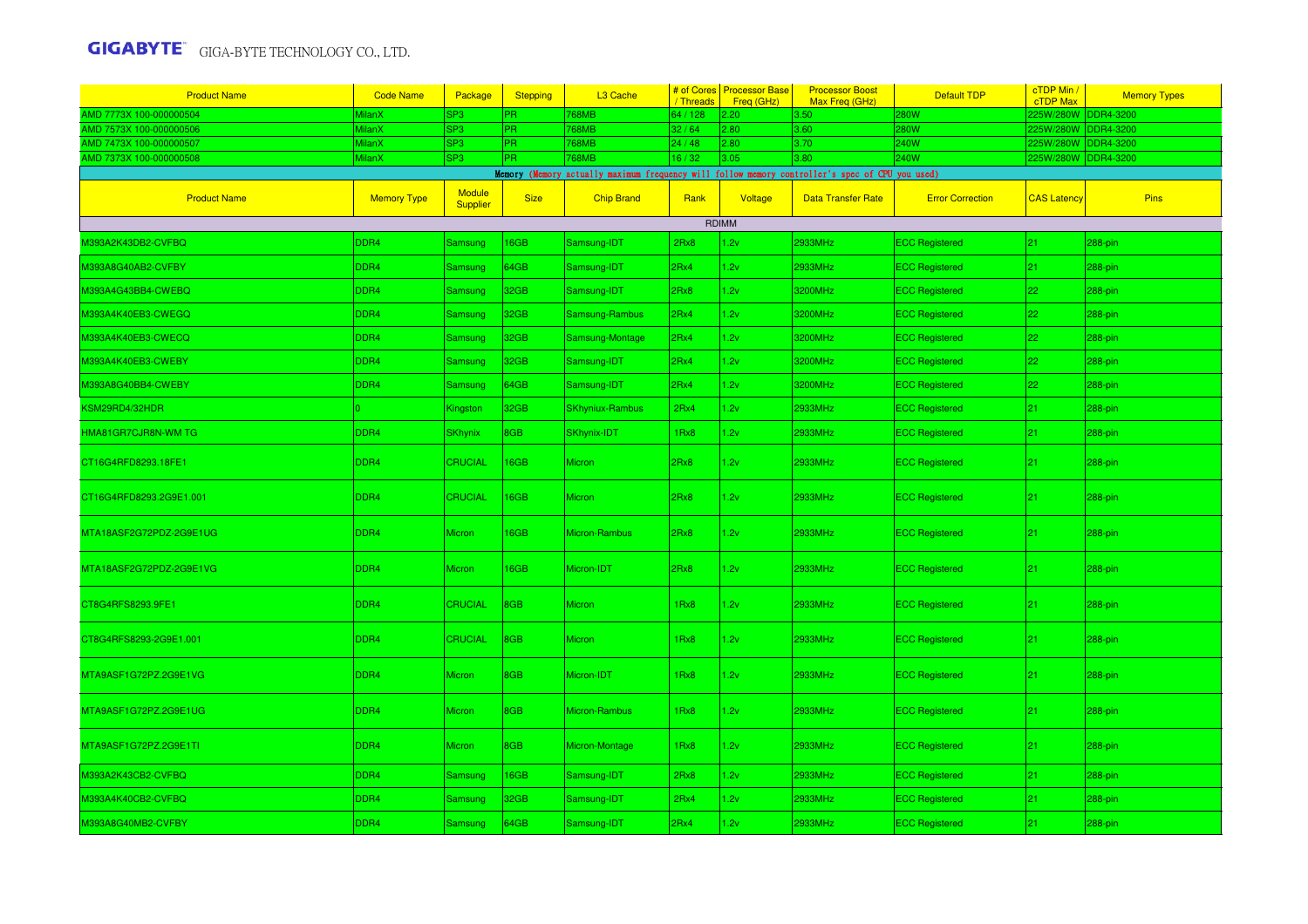| CT32G4RFD4293.2G9E2.001 | DDR4             | <b>CRUCIAL</b> | 32GB | Micron                 | 2Rx4 | 1.2v | 2933MHz | <b>ECC Registered</b> | 21 | 288-pin    |
|-------------------------|------------------|----------------|------|------------------------|------|------|---------|-----------------------|----|------------|
| CT32G4RFD4293.36FE2     | DDR4             | <b>CRUCIAL</b> | 32GB | <b>Micron</b>          | 2Rx4 | 1.2v | 2933MHz | <b>ECC Registered</b> | 21 | 288-pin    |
| MTA36ASF4G72PZ-2G9E2TG  | DDR4             | <b>Micron</b>  | 32GB | Micron-Montage         | 2Rx4 | 1.2v | 2933MHz | <b>ECC Registered</b> | 21 | 288-pin    |
| MTA36ASF4G72PZ-2G9E2VG  | DDR4             | Micron         | 32GB | Micron-IDT             | 2Rx4 | 1.2v | 2933MHz | <b>ECC Registered</b> | 21 | 288-pin    |
| MTA36ASF4G72PZ-2G9E2UG  | DDR4             | <b>Micron</b>  | 32GB | Micron-Rambus          | 2Rx4 | 1.2v | 2933MHz | <b>ECC Registered</b> | 21 | 288-pin    |
| MTA36ASF4G72PZ-2G9E2TI  | DDR4             | <b>Micron</b>  | 32GB | Micron-Montage         | 2Rx4 | 1.2v | 2933MHz | <b>ECC Registered</b> | 21 | 288-pin    |
| HMA84GR7CJR4N-WM TG     | <b>DDR4</b>      | <b>SKhynix</b> | 32GB | SKhynix-<br><b>IDT</b> | 2Rx4 | 1.2v | 2933MHz | <b>ECC Registered</b> |    | 21 288-pin |
| HMA84GR7CJR4N-WM T4     | <b>DDR4</b>      | <b>SKhynix</b> | 32GB | SKhynix-IDT            | 2Rx4 | 1.2v | 2933MHz | <b>ECC Registered</b> | 21 | 288-pin    |
| HMAA8GR7MJR4N-WM T4     | DDR4             | <b>SKhynix</b> | 64GB | <b>SKhynix-Montage</b> | 2Rx4 | 1.2v | 2933MHz | <b>ECC Registered</b> |    | 21 288-pin |
| KSM29RD4/32MEI          | <b>DDR4</b>      | Kingston       | 32GB | Micron-<br><b>IDT</b>  | 2Rx4 | 1.2v | 2933MHz | <b>ECC Registered</b> |    | 21 288-pin |
| KSM29RD8/16MEI          | DR <sub>4</sub>  | Kingston       | 16GB | Micron-IDT             | 2Rx8 | 1.2v | 2933MHz | <b>ECC Registered</b> | 21 | $288$ -pin |
| CT64G4RFD4293-2G9B2.001 | DDR4             | Crucial        | 64GB | Micron-IDT             | 2Rx4 | 1.2v | 2933MHz | <b>ECC Registered</b> | 21 | 288-pin    |
| MTA36ASF8G72PZ-2G9B2VI  | DDR4             | Crucial        | 64GB | Micron-IDT             | 2Rx4 | 1.2v | 2933MHz | <b>ECC Registered</b> | 21 | 288-pin    |
| MTA18ASF2G72PDZ-2G9J3VI | DDR4             | Micron         | 16GB | Micron-IDT             | 2Rx8 | 1.2v | 2933MHz | <b>ECC Registered</b> | 21 | 288-pin    |
| MTA18ASF2G72PDZ-2G9J3TI | DDR4             | <b>Micron</b>  | 16GB | Micron-Montage         | 2Rx8 | 1.2v | 2933MHz | <b>ECC Registered</b> | 21 | 288-pin    |
| M393A2K40DB2-CVFBQ      | DDR4             | Samsung        | 16GB | Samsung-IDT            | 1Rx4 | 1.2v | 2933MHz | <b>ECC Registered</b> | 21 | 288-pin    |
| M393A4K40DB2-CVFBQ      | DDR4             | Samsung        | 32GB | Samsung-IDT            | 2Rx4 | 1.2v | 2933MHz | <b>ECC Registered</b> | 21 | 288-pin    |
| MTA9ASF2G72PZ-2G9E1UI   | DDR4             | Micron         | 16GB | Micron-Rambus          | 1Rx8 | 1.2v | 2933MHz | <b>ECC Registered</b> | 21 | 288-pin    |
| MTA18ASF4G72PDZ-2G9E1TI | DDR4             | Micron         | 32GB | Micron-Montage         | 2Rx8 | 1.2v | 2933MHz | <b>ECC Registered</b> | 21 | 288-pin    |
| MTA36ASF8G72PZ-2G9E1TI  | DDR <sub>4</sub> | Micron         | 64GB | Micron-Montage         | 2Rx4 | 1.2v | 2933MHz | <b>ECC Registered</b> | 21 | 288-pin    |
| MTA36ASF8G72PZ-2G9E1VI  | DDR4             | Micron         | 64GB | Micron-IDT             | 2Rx4 | 1.2v | 2933MHz | <b>ECC Registered</b> | 21 | 288-pin    |
| MTA36ASF4G72PZ-2G9J3TI  | DDR4             | Micron         | 32GB | Micron-Montage         | 2Rx4 | 1.2v | 2933MHz | <b>ECC Registered</b> | 21 | 288-pin    |
| KSM29RD8/16HDR          | DR <sub>4</sub>  | Kingston       | 16GB | <b>SKhynix-Rambus</b>  | 2Rx8 | 1.2v | 2933MHz | <b>ECC Registered</b> | 21 | 288-pin    |
| KSM32RD8/16HDR          | DR <sub>4</sub>  | Kingston       | 16GB | <b>SKhynix-Rambus</b>  | 2Rx8 | 1.2v | 3200MHz | <b>ECC Registered</b> | 22 | 288-pin    |
| HMA81GR7CJR8N-XN TG     | DR <sub>4</sub>  | SKhynix        | 8GB  | Skhynix-IDT            | IRx8 | 1.2v | 3200MHz | <b>ECC Registered</b> |    | 22 288-pin |
| HMA82GR7CJR8N-XN T4     | DDR4             | <b>SKhynix</b> | 16GB | <b>SKhynix</b>         | 2Rx8 | 1.2v | 3200MHz | <b>ECC Registered</b> |    | 22 288-pin |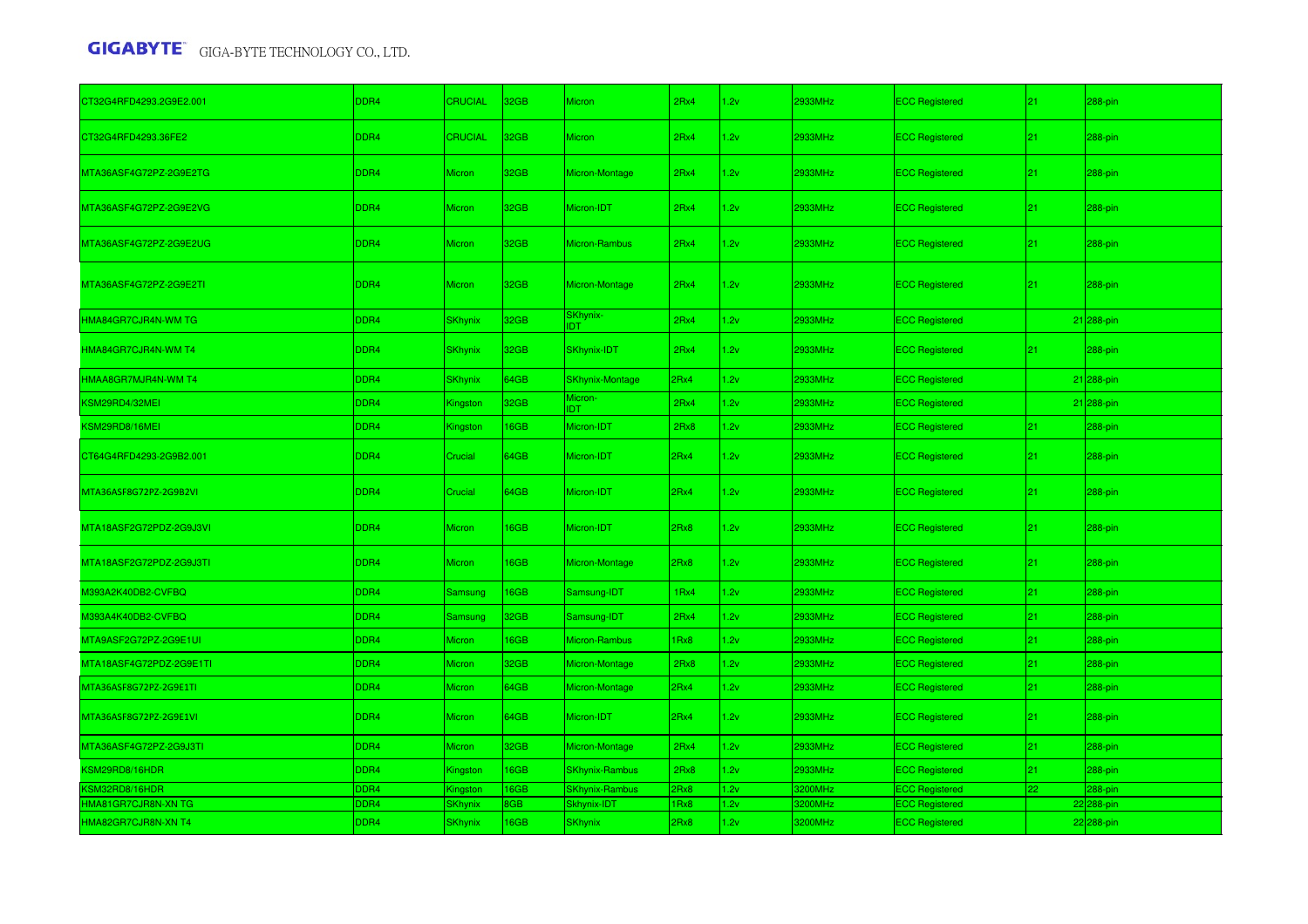| HMA82GR7CJR8N-XN T8                                  | DDR4             | <b>SKhynix</b> | 16GB | <b>SKhynix</b>                  | 2Rx8             | 1.2v | 3200MHz | <b>ECC Registered</b> |    | 22 288-pin |
|------------------------------------------------------|------------------|----------------|------|---------------------------------|------------------|------|---------|-----------------------|----|------------|
| HMA82GR7CJR8N-XN TG                                  | <b>DDR4</b>      | <b>SKhynix</b> | 16GB | <b>SKhynix</b>                  | 2Rx8             | 1.2v | 3200MHz | <b>ECC Registered</b> |    | 22 288-pin |
| HMA84GR7CJR4N-XN T8                                  | DDR4             | <b>SKhynix</b> | 32GB | <b>SKhynix</b>                  | 2Rx4             | 1.2v | 3200MHz | <b>ECC Registered</b> |    | 22 288-pin |
| HMA84GR7CJR4N-XN T4                                  | DDR4             | <b>SKhynix</b> | 32GB | <b>SKhynix</b>                  | 2Rx4             | 1.2v | 3200MHz | <b>ECC Registered</b> |    | 22 288-pin |
| HMA84GR7CJR4N-XN TG                                  | DDR4             | <b>SKhynix</b> | 32GB | <b>SKhynix</b>                  | 2Rx4             | 1.2v | 3200MHz | <b>ECC Registered</b> |    | 222288-pin |
| HMAA8GR7AJR4N-XN TG                                  | DDR4             | <b>SKhynix</b> | 64GB | SKhynix-IDT                     | 2Rx4             | 1.2v | 3200MHz | <b>ECC Registered</b> |    | 22 288-pin |
| HMAA8GR7AJR4N-XN T8                                  | DDR4             | SKhynix        | 64GB | <b>SKhynix-Rambus</b>           | 2Rx4             | 1.2v | 3200MHz | <b>ECC Registered</b> | 22 | 288-pin    |
| CT8G4RFS832A.9FE1                                    | DDR4             | Crucial        | 8GB  | <b>Micron</b>                   | 1Rx8             | 1.2v | 3200MHz | <b>ECC Registered</b> |    | 22 288-pin |
| CT8G4RFS832A-3G2E1.001                               | DDR4             | Crucial        | 8GB  | Micron                          | 1Rx8             | 1.2v | 3200MHz | <b>ECC Registered</b> |    | 22 288-pin |
| MTA9ASF1G72PZ.3G2E1VG                                | DDR4             | Micron         | 8GB  | <b>Micron</b>                   | 1 <sub>Rx8</sub> | 1.2v | 3200MHz | <b>ECC Registered</b> |    | 22 288-pin |
| CT16G4RFD832A.18FE1                                  | DDR4             | Crucial        | 16GB | Micron-IDT                      | 2Rx8             | 1.2v | 3200MHz | <b>ECC Registered</b> |    | 22 288-pin |
| MTA18ASF2G72PDZ.3G2E1VG                              | DDR4             | Micron         | 16GB | Micron-IDT                      | 2Rx8             | 1.2v | 3200MHz | <b>ECC Registered</b> |    | 22 288-pin |
| CT16G4RFS432A.18FE1                                  | DDR <sub>4</sub> | Crucial        | 16GB | Micron-IDT                      | 1Rx4             | 1.2v | 3200MHz | <b>ECC Registered</b> |    | 22 288-pin |
| CT16G4RFS432A-3G2E1.001                              | DDR4             | Crucial        | 16GB | Micron-IDT                      | 1Rx4             | 1.2v | 3200MHz | <b>ECC Registered</b> |    | 22 288-pin |
| MTA18ASF2G72PZ.3G2E1VG                               | DDR4             | Micron         | 16GB | Micron-IDT                      | 1Rx4             | 1.2v | 3200MHz | <b>ECC Registered</b> |    | 22 288-pin |
| CT16G4RFD832A.3G2E1.001                              | DDR4             | Crucial        | 16GB | Micron-Rambus                   | 2Rx8             | 1.2v | 3200MHz | <b>ECC Registered</b> |    | 22 288-pin |
| MTA18ASF2G72PDZ-3G2E1UK                              | <b>DDR4</b>      | Micron         | 16GB | Micron-Rambus                   | 2Rx8             | 1.2v | 3200MHz | <b>ECC Registered</b> |    | 22 288-pin |
| CT32G4RFD432A.36FE2                                  | DDR4             | Crucial        | 32GB | Micron-Montage                  | 2Rx4             | 1.2v | 3200MHz | <b>ECC Registered</b> |    | 22 288-pin |
| CT32G4RFD432A-3G2E2.001                              | DDR4             | Crucial        | 32GB | Micron-Montage                  | 2Rx4             | 1.2v | 3200MHz | <b>ECC Registered</b> |    | 22 288-pin |
| MTA36ASF4G72PZ.3G2E2TG                               | <b>DDR4</b>      | Micron         | 32GB | Micron-Montage                  | 2Rx4             | 1.2v | 3200MHz | <b>ECC Registered</b> |    | 22 288-pin |
| CT32G4RFD432A-3G2E7.001                              | <b>DDR4</b>      | Crucial        | 32GB | Micron-Montage or<br>Micron-IDT | 2Rx4             | 1.2v | 3200MHz | <b>ECC Registered</b> |    | 22 288-pin |
| CT32G4RFD432A.36FE7                                  | DDR4             | Crucial        | 32GB | Micron-Montage or<br>Micron-IDT | 2Rx4             | 1.2v | 3200MHz | <b>ECC Registered</b> |    | 22 288-pin |
| MTA36ASF4G72PZ.3G2E7VI                               | DDR4             | Micron         | 32GB | Micron-IDT                      | 2Rx4             | 1.2v | 3200MHz | <b>ECC Registered</b> |    | 22 288-pin |
| MTA36ASF4G72PZ.3G2E7TI                               | <b>DDR4</b>      | Micron         | 32GB | Micron-Montage                  | 2Rx4             | 1.2v | 3200MHz | <b>ECC Registered</b> |    | 22 288-pin |
| M393A2K40DB2-CWEBQ<br>(3200MHz only support on 1DPC) | DDR4             | Samsung        | 16GB | Samsung-IDT                     | 1Rx4             | 1.2v | 3200MHz | <b>ECC Registered</b> |    | 22 288-pin |
| M393A2K43DB2-CWEBQ<br>(3200MHz only support on 1DPC) | DDR4             | <b>Samsung</b> | 16GB | Samsung-IDT                     | 2Rx8             | 1.2v | 3200MHz | <b>ECC Registered</b> |    | 22 288-pin |
| M393A2K43DB3-CWEBQ                                   | DDR4             | Samsung        | 16GB | Samsung-IDT                     | 2Rx8             | 1.2v | 3200MHz | <b>ECC Registered</b> |    | 22 288-pin |
| M393A2K40DB3-CWEGQ                                   | DDR4             | Samsung        | 16GB | Samsung-Rambus                  | 1Rx4             | 1.2v | 3200MHz | <b>ECC Registered</b> |    | 22 288-pin |
| M393A2K40DB3-CWEBQ                                   | DDR4             | Samsung        | 16GB | Samsung-IDT                     | 1Rx4             | 1.2v | 3200MHz | <b>ECC Registered</b> |    | 22 288-pin |
| M393A2K40DB3-CWECQ                                   | <b>DDR4</b>      | Samsung        | 16GB | Samsung-                        | 1 <sub>Rx4</sub> | 1.2v | 3200MHz | <b>ECC Registered</b> |    | 22 288-pin |
| M393A4K40DB2-CWEBQ<br>(3200MHz only support on 1DPC) | DDR4             | <b>Samsung</b> | 32GB | Samsung-IDT                     | 2Rx4             | 1.2v | 3200MHz | <b>ECC Registered</b> |    | 22 288-pin |
| M393A4K40DB3-CWECQ                                   | <b>DDR4</b>      | Samsung        | 32GB | Samsung-Montage                 | 2Rx4             | 1.2v | 3200MHz | <b>ECC Registered</b> |    | 22 288-pin |
| M393A4K40DB3-CWEBQ                                   | DDR4             | <b>Samsung</b> | 32GB | Samsung-IDT                     | 2Rx4             | 1.2v | 3200MHz | <b>ECC Registered</b> |    | 22 288-pin |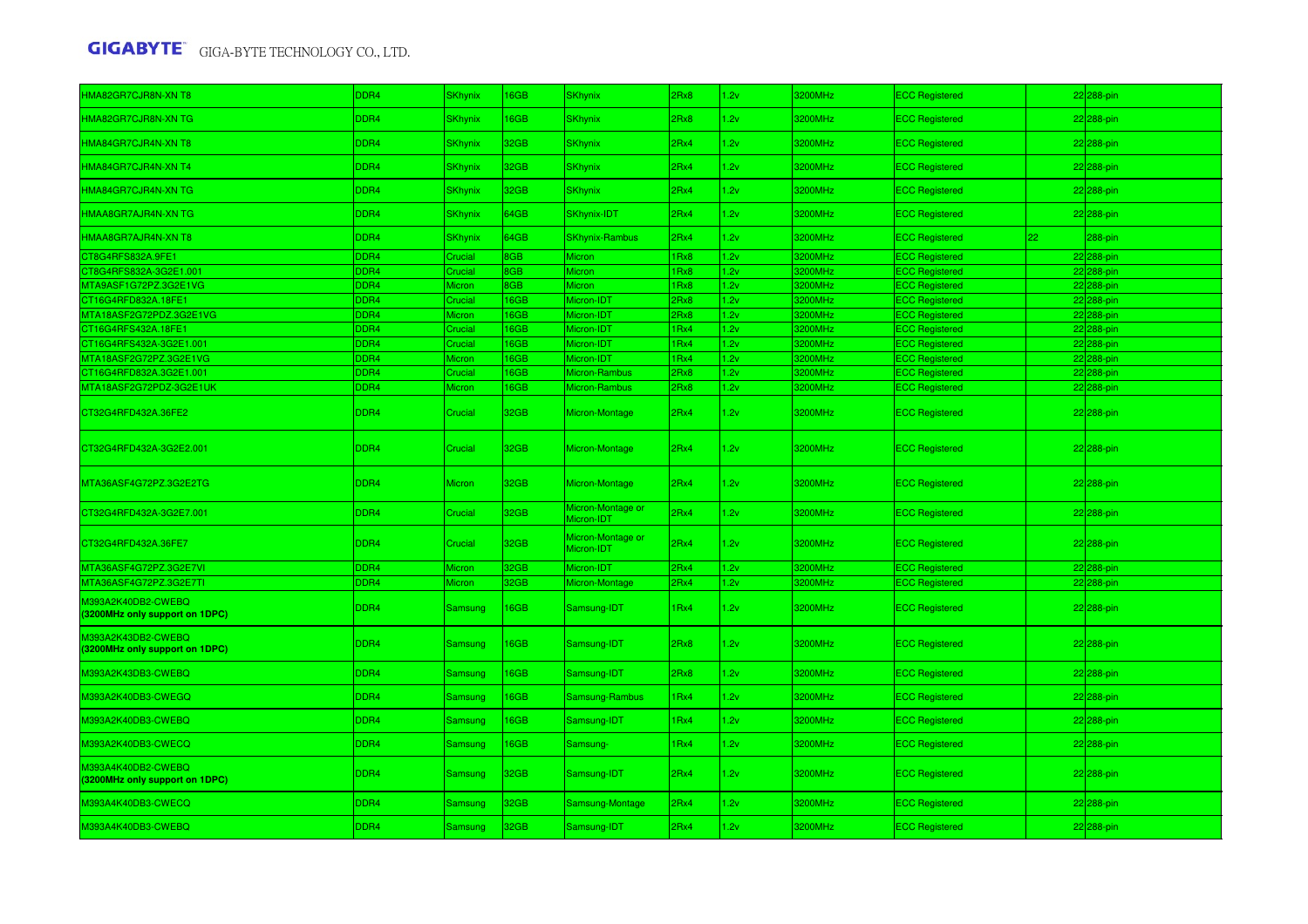| M393A4K40DB3-CWEBY      | DDR4             | <b>Samsung</b> | 32GB  | Samsung-IDT            | PRx4             | 1.2v | 3200MHz | <b>ECC Registered</b> | 22           | 288-pin    |
|-------------------------|------------------|----------------|-------|------------------------|------------------|------|---------|-----------------------|--------------|------------|
| M393A4K40DB3-CWEGQ      | DDR4             | Samsung        | 32GB  | Samsung-Rambus         | 2Rx4             | 1.2v | 3200MHz | <b>ECC Registered</b> |              | 22 288-pin |
| M393A8G40AB2-CWEBQ      | DDR4             | Samsung        | 64GB  | Samsung-IDT            | 2Rx4             | 1.2v | 3200MHz | <b>ECC Registered</b> |              | 22 288-pin |
| M393A8G40AB2-CWEBY      | DDR4             | Samsung        | 64GB  | Samsung-IDT            | 2Rx4             | 1.2v | 3200MHz | <b>ECC Registered</b> | 22           | 288-pin    |
| TR416G32S422-XNC        | DDR <sub>4</sub> | V-color        | 16GB  | <b>SKhynix-Rambus</b>  | 1Rx4             | 1.2v | 3200MHz | <b>ECC Registered</b> |              | 22 288-pin |
| KSM32RD8/16MEI          | DDR <sub>4</sub> | Kingston       | 16GB  | Micron-IDT             | 2Rx8             | 1.2v | 3200MHz | <b>ECC Registered</b> |              | 22 288-pin |
| KSM32RD4/32MEI          | DDR4             | Kingstor       | 32GB  | Micron-IDT             | 2Rx4             | 1.2v | 3200MHz | <b>ECC Registered</b> |              | 22 288-pin |
| AD4R3200316G22-BSSC     | DDR <sub>4</sub> | ADATA          | 16GB  | Samsung-IDT            | 2Rx8             | 1.2v | 3200MHz | <b>ECC Registered</b> |              | 22 288-pin |
| CT64G4RFD432A-3G2B2.001 | DDR <sub>4</sub> | Crucial        | 64GB  | Micron                 | 2Rx4             | 1.2v | 3200MHz | <b>ECC Registered</b> | 22           | 288-pin    |
| MTA36ASF8G72PZ.3G2B2TI  | DDR4             | Micron         | 64GB  | Micron                 | 2Rx4             | 1.2v | 3200MHz | <b>ECC Registered</b> | 22           | 288-pin    |
| MTA18ASF4G72PDZ-3G2B2TI | DDR <sub>4</sub> | Micron         | 32GB  | Micron-Montage         | 2Rx8             | 1.2v | 3200MHz | <b>ECC Registered</b> | 22           | 288-pin    |
| HMA82GR7DJR8N-XN T8     | DDR <sub>4</sub> | SKhynix        | 16GB  | <b>SKhynix-Rambus</b>  | 2Rx8             | 1.2v | 3200MHz | <b>ECC Registered</b> | $22^{\circ}$ | 288-pin    |
| HMA84GR7DJR4N-XN T4     | DDR <sub>4</sub> | SKhynix        | 32GB  | <b>SKhynix-Montage</b> | 2Rx4             | 1.2v | 3200MHz | <b>ECC Registered</b> | 22.          | 288-pin    |
| HMA84GR7DJR4N-XN TG     | DDR4             | <b>SKhynix</b> | 32GB  | SKhynix-IDT            | 2Rx4             | 1.2v | 3200MHz | <b>ECC Registered</b> | 22           | 288-pin    |
| MTA36ASF4G72PZ-3G2J3UI  | DDR4             | Micron         | 32GB  | Micron-Rambus          | 2Rx4             | 1.2v | 3200MHz | <b>ECC Registered</b> | 22           | $288$ -pin |
| KSM32RS8/8MEI           | DDR4             | Kingston       | 8GB   | MICRON-IDT             | 1Rx8             | 1.2v | 3200MHz | <b>ECC Registered</b> | 22           | 288-pin    |
| M393AAG40M32-CAEBQ      | DDR4             | Samsung        | 128GB | <b>Samsung</b>         | 2S2Rx4           | 1.2v | 3200MHz | <b>ECC Registered</b> | 22           | 288-pin    |
| M393AAG40M32-CAEBY      | DDR4             | Samsung        | 128GB | Samsung                | 2S2Rx4           | 1.2v | 3200MHz | <b>ECC Registered</b> | 22           | 288-pin    |
| MTA18ASF2G72PZ-3G2E2TI  | DDR <sub>4</sub> | Micron         | 16GB  | Micron-Montage         | 1Rx4             | 1.2v | 3200MHz | <b>ECC Registered</b> | 22           | 288-pin    |
| MTA18ASF2G72PDZ-3G2J3UI | DDR <sub>4</sub> | Micron         | 16GB  | Micron-Rambus          | 2Rx8             | 1.2v | 3200MHz | <b>ECC Registered</b> | 22           | 288-pin    |
| MTA9ASF2G72PZ-3G2E1TI   | DDR <sub>4</sub> | Micron         | 16GB  | Micron-Montage         | 1Rx8             | 1.2v | 3200MHz | <b>ECC Registered</b> | 22.          | 288-pin    |
| MTA18ASF4G72PDZ-3G2E1UI | DDR4             | Micron         | 32GB  | Micron-Rambus          | 2Rx8             | 1.2v | 3200MHz | <b>ECC Registered</b> | 22.          | 288-pin    |
| MTA18ASF4G72PDZ-3G2E1TI | DDR4             | Micron         | 32GB  | Micron-Montage         | 2Rx8             | 1.2v | 3200MHz | <b>ECC Registered</b> | 22           | 288-pin    |
| MTA18ASF4G72PDZ-3G2E1V1 | DDR4             | Micron         | 32GB  | Micron                 | 2Rx8             | 1.2v | 3200MHz | <b>ECC Registered</b> | 22           | 288-pin    |
| MTA36ASF8G72PZ-3G2E1VI  | DDR4             | Micron         | 64GB  | Micron-IDT             | 2Rx4             | 1.2v | 3200MHz | <b>ECC Registered</b> | 22           | 288-pin    |
| AD4R3200716G22-BHYA     | DDR <sub>4</sub> | ADATA          | 16GB  | <b>SKhynix-Montage</b> | 1 <sub>Rx8</sub> | 1.2v | 3200MHz | <b>ECC Registered</b> | 22           | 288-pin    |
| KSM32RD4/32HDR          | DDR <sub>4</sub> | ≺ingstor       | 32GB  | <b>SKhynix-Rambus</b>  | 2Rx4             | 1.2v | 3200MHz | <b>ECC Registered</b> | 22.          | 288-pin    |
| HMA82GR7DJR8N-XN TG     | DDR <sub>4</sub> | <b>SKhynix</b> | 16GB  | <b>SKhynix-IDT</b>     | 2Rx8             | 1.2v | 3200MHz | <b>ECC Registered</b> | 22.          | 288-pin    |
| HMAA8GR7CJR4N-XN TG     | DDR4             | <b>SKhynix</b> | 64GB  | SKhynix-IDT            | 2Rx4             | 1.2v | 3200MHz | <b>ECC Registered</b> | 22           | 288-pin    |
| HMAA8GR7CJR4N-XN T4     | DDR <sub>4</sub> | <b>SKhynix</b> | 64GB  | <b>SKhynix-Montage</b> | 2Rx4             | 1.2v | 3200MHz | <b>ECC Registered</b> | 22           | $288$ -pin |
| HMAA8GR7CJR4N-XN T8     | DDR <sub>4</sub> | <b>SKhynix</b> | 64GB  | <b>SKhynix-Rambus</b>  | 2Rx4             | 1.2v | 3200MHz | <b>ECC Registered</b> | 22           | 288-pin    |
| KSM32RS4/32MER          | DDR <sub>4</sub> | Kingston       | 32GB  | Micron-Rambus          | 1Rx4             | 1.2v | 3200MHz | <b>ECC Registered</b> | 22           | 288-pin    |
| KSM32RS8/16MER          | DDR <sub>4</sub> | Kingston       | 16GB  | Micron-Rambus          | 1Rx8             | 1.2v | 3200MHz | <b>ECC Registered</b> | 22           | 288-pin    |
| M393A4G40BB3-CWEGQ      | DDR4             | Samsung        | 32GB  | Samsung-Rambus         | 1Rx4             | 1.2v | 3200MHz | <b>ECC Registered</b> | 22           | 288-pin    |
| M393A2K40EB3-CWEGQ      | DDR4             | Samsung        | 16GB  | Samsung-Rambus         | 1Rx4             | 1.2v | 3200MHz | <b>ECC Registered</b> | 22           | 288-pin    |
| M393A4K40EB3-CWEGQ      | DDR4             | Samsung        | 32GB  | Samsung-Rambus         | 2Rx4             | 1.2v | 3200MHz | <b>ECC Registered</b> | 22           | 288-pin    |
| M393A4K40EB3-CWECQ      | DDR4             | Samsung        | 32GB  | Samsung-Montage        | 2Rx4             | 1.2v | 3200MHz | <b>ECC Registered</b> | 22           | 288-pin    |
| MTA18ASF2G72PZ-3G2R1UI  | DDR4             | Micron         | 16GB  | Micron-Rambus          | 1Rx4             | 1.2v | 3200MHz | <b>ECC Registered</b> | 22           | 288-pin    |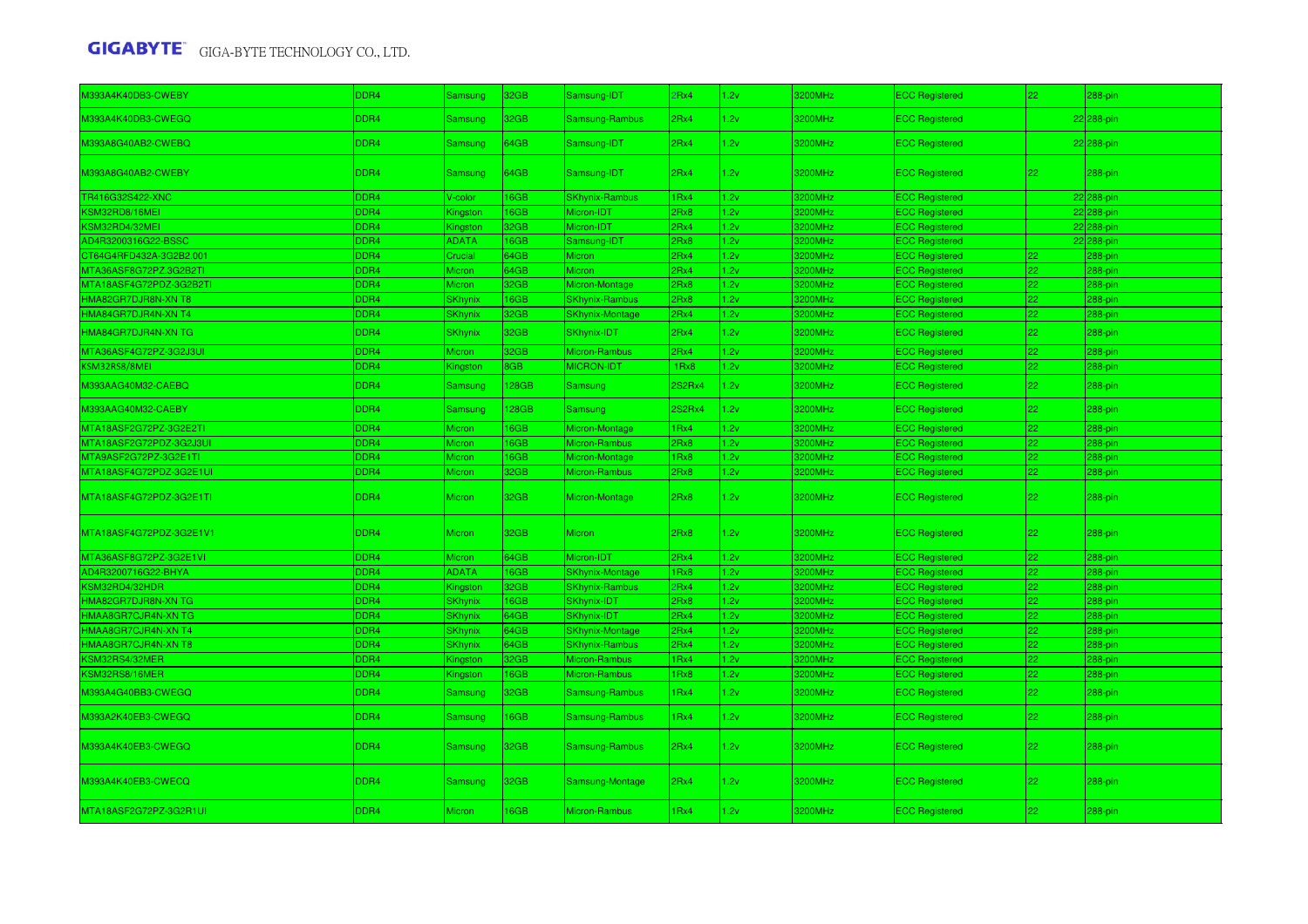| MTA18ASF2G72PZ-3G2R1TI                                                             | DDR4                     | Micron              | 16GB               | Micron-Montage             | 1Rx4            | 1.2v                                             | 3200MHz                      | <b>ECC Registered</b> | 22         | 288-pin     |
|------------------------------------------------------------------------------------|--------------------------|---------------------|--------------------|----------------------------|-----------------|--------------------------------------------------|------------------------------|-----------------------|------------|-------------|
| MTA36ASF4G72PZ-3G2R1UI                                                             | DDR4                     | <b>Micron</b>       | 32GB               | Micron-Rambus              | 2Rx4            | 1.2v                                             | 3200MHz                      | <b>ECC Registered</b> | 22         | 288-pin     |
| MTA18ASF2G72PDZ-3G2R1TI                                                            | DDR4                     | Micron              | 16GB               | Micron-Rambus              | 2Rx8            | 1.2v                                             | 3200MHz                      | <b>ECC Registered</b> | 22         | 288-pin     |
| MTA18ASF2G72PDZ-3G2R1UI                                                            | DDR4                     | Micron              | 16GB               | Micron-Rambus              | 2Rx8            | 1.2v                                             | 3200MHz                      | <b>ECC Registered</b> | 22         | 288-pin     |
| MTA18ASF2G72PDZ-3G2R1VI                                                            | DDR4                     | Micron              | 16GB               | Micron-Rambus              | 2Rx8            | 1.2v                                             | 3200MHz                      | <b>ECC Registered</b> | 22         | 288-pin     |
| MTA18ASF4G72PDZ-3G2F1VI                                                            | DDR4                     | Micron              | 32GB               | Micron-IDT                 | 2Rx8            | 1.2v                                             | 3200MHz                      | <b>ECC Registered</b> | 22         | 288-pin     |
| MTA18ASF4G72PDZ-3G2F1UI                                                            | DDR <sub>4</sub>         | Micron              | 32GB               | Micron-Rambus              | 2Rx8            | 1.2v                                             | 3200MHz                      | <b>ECC Registered</b> | 22         | 288-pin     |
| MTA36ASF8G72PZ-3G2F1VI                                                             | DDR <sub>4</sub>         | <b>Micron</b>       | 64GB               | Micron-IDT                 | 2Rx4            | 1.2v                                             | 3200MHz                      | <b>ECC Registered</b> | 22         | 288-pin     |
| MTA36ASF8G72PZ-3G2F1TI                                                             | DDR <sub>4</sub>         | Micron              | 64GB               | Micron-Montage             | 2Rx4            | 1.2v                                             | 3200MHz                      | <b>ECC Registered</b> | 22         | 288-pin     |
|                                                                                    |                          |                     |                    |                            |                 | <b>LRDIMM</b>                                    |                              |                       |            |             |
| M386A8K40CM2-CVFBY                                                                 | DDR4                     | Samsung             | 64GB               | Samsung-IDT                | 4DRx4           | 1.2v                                             | 2933MHz                      | <b>ECC Registered</b> |            | 21 288-pin  |
| 0386A8K40DM2-CWELQ                                                                 | DDR4                     | Samsung             | 64GB               | Samsung-IDT                | 4DRx4           | 1.2v                                             | 3200MHz                      | <b>ECC Registered</b> |            | 22 288-pin  |
| M386AAG40MMB-CVFC0                                                                 | DDR4                     | <b>Samsung</b>      | 128GB              | Samsung                    | 4DRx4           | 1.2v                                             | 2933MHz                      | <b>ECC Registered</b> | 21         | 288-pin     |
|                                                                                    |                          |                     |                    |                            |                 | Seagate HDD (SAS HDD may need RAID Card support) |                              |                       |            |             |
| <b>Product Name</b>                                                                | <b>Type</b>              | Vendor              | <b>Form Factor</b> | Format                     |                 | Capacity   Interface Speed                       | <b>Series</b>                | Cache                 | <b>RPM</b> | Encryption  |
|                                                                                    |                          |                     |                    |                            |                 | Seagate Enterprise Capacity 2.5 HDD              |                              |                       |            |             |
| ST1000NX0303                                                                       | <b>SATA</b>              | Seagate             | 2.5"               | 4Kn                        | <b>TB</b>       | 6Gb/s                                            | <b>EXOS 7E2000</b>           | <b>28MB</b>           | 7200       | N/A         |
|                                                                                    |                          |                     |                    |                            |                 |                                                  | <b>Exos 7E2000</b>           |                       |            |             |
| ST2000NX0243                                                                       | <b>SATA</b>              | Seagate             | 2.5"               | 4Kn                        | 2TB             | 6Gb/s                                            | (Enterprise Capacity<br>V 3) | <b>128MB</b>          | 7200       | N/A         |
|                                                                                    |                          |                     |                    |                            |                 | <b>SATA/SAS SSD</b>                              |                              |                       |            |             |
| <b>Product Name</b>                                                                | <b>Type</b>              | Vendor              | <b>Form Factor</b> | Interface                  |                 | Capacity   Interface Speed                       | <b>FW</b>                    |                       |            | <b>Note</b> |
|                                                                                    |                          |                     |                    |                            |                 | <b>SATA/SAS SSD</b>                              |                              |                       |            |             |
| MTFDDAK1T9TDN-1AT1ZABYY (5200 MAX)                                                 | SSD                      | Micron              | 2.5"               | <b>SATA</b>                | 1.92TB          | 6Gb/s                                            |                              |                       |            |             |
| MZ-7LH1T9NE 883 DCT Series                                                         | <b>SSD</b>               | Samsung             | 2.5"               | <b>SATA</b>                | 1.92TB          | 6Gb/s                                            |                              |                       |            |             |
| SSDSC2KG019T8 D3-S4610 Series                                                      | <b>SSD</b>               | ntel                | 2.5"               | <b>SATA</b>                | .92TB           | 6Gb/s                                            |                              |                       |            |             |
| SSDSC2KB019T8 D3-S4510 Series                                                      | SSD                      | ntel                | 2.5"               | <b>SATA</b>                | 1.92TB          | 6Gb/s                                            |                              |                       |            |             |
| XA960LE10063                                                                       | SSD                      | Seagate             | 2.5"               | <b>SATA</b>                | 960GB           | 6Gb/s                                            |                              |                       |            |             |
| XA480LE10063<br>SEDC500M/3840G DC500M Series                                       | <b>SSD</b><br><b>SSD</b> | Seagate<br>Kingston | 2.5"<br>2.5"       | <b>SATA</b><br><b>SATA</b> | 480GB<br>3.84TB | 6Gb/s<br>6Gb/s                                   |                              |                       |            |             |
| SEDC500M/1920G DC500M Series                                                       | <b>SSD</b>               | Kingston            | 2.5"               | <b>SATA</b>                | 1.92TB          | 6Gb/s                                            |                              |                       |            |             |
| SRE100-960G00210000                                                                | <b>SSD</b>               | Phison              | 2.5"               | <b>SATA</b>                | 960GB           | 6Gb/s                                            |                              |                       |            |             |
| SRE100-480G00210000                                                                | <b>SSD</b>               | Phison              | 2.5"               | <b>SATA</b>                | 480GB           | 6Gb/s                                            |                              |                       |            |             |
| SEDC500M/960G DC500M Series                                                        | SSD                      | Kingstor            | 2.5"               | <b>SATA</b>                | 960GB           | 6Gb/s                                            |                              |                       |            |             |
| SEDC500M/480G DC500M Series                                                        | SSD                      | Kingstor            | 2.5"               | <b>SATA</b>                | 480GB           | 6Gb/s                                            |                              |                       |            |             |
| <b>ASR1100SS-240GT-B</b>                                                           | <b>SSD</b>               | Adata               | 2.5"               | <b>SATA</b>                | 240GB           | 6Gb/s                                            |                              |                       |            |             |
| KHK61RSE960G                                                                       | SSD                      | Toshiba             | 2.5"               | <b>SATA</b>                | 960GB           | 6Gb/s                                            |                              |                       |            |             |
| MTFDDAK3T8TDS-1AW1ZABYY (5300 PRO)                                                 | <b>SSD</b>               | Micron              | 2.5"               | <b>SATA</b>                | 3.84TB          | 6Gb/s                                            |                              |                       |            |             |
| MTFDDAK1T9TDS-1AW1ZABYY (5300 PRO)                                                 | <b>SSD</b>               | Micron              | 2.5"               | <b>SATA</b>                | 1.92TB          | 6Gb/s                                            |                              |                       |            |             |
| SSB240GTLCG-D2-SME520GBT ESM1220 Series                                            | SSD                      | Phison              | 2.5"               | <b>SATA</b>                | 240GB           | 6Gb/s                                            |                              |                       |            |             |
| SSB480GTLCG-D2-SME520GBT ESM1220 Series                                            | SSD<br>SSD               | Phison<br>Phison    | 2.5"<br>2.5"       | <b>SATA</b><br><b>SATA</b> | 480GB<br>960GB  | 6Gb/s<br>6Gb/s                                   |                              |                       |            |             |
| SSB960GTLCG-D2-SME520GBT ESM1220 Series<br>SSB1K9GTLCG-D2-SME520GBT ESM1220 Series | <b>SSD</b>               | Phison              | 2.5"               | <b>SATA</b>                | 1.92TB          | 6Gb/s                                            |                              |                       |            |             |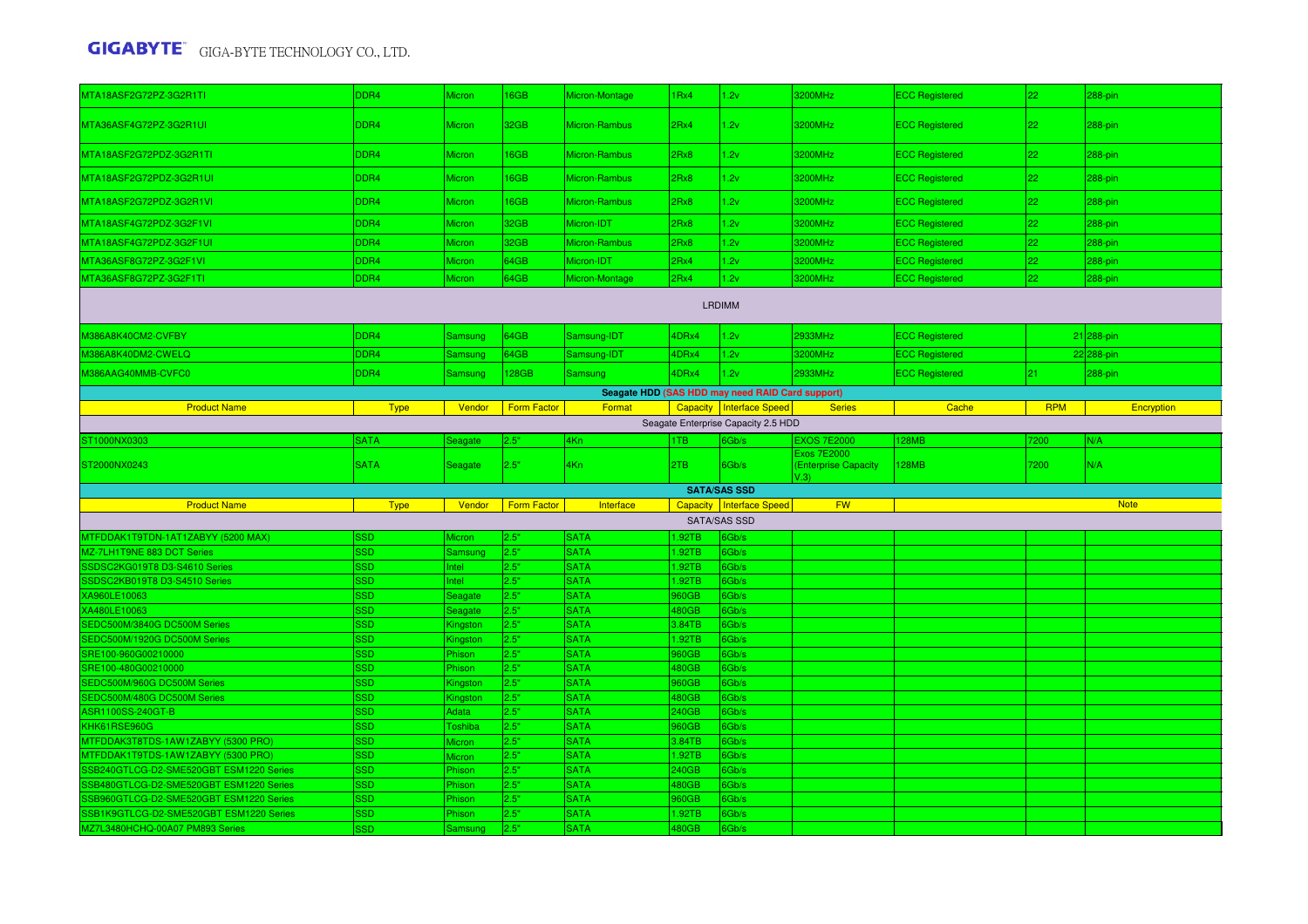| MZ7L33T8HBLT-00A07 PM893 Series                 | <b>SSD</b>  | Samsung        | 2.5"               | <b>SATA</b>          | 3.84TB 6Gb/s |                            |                         |             |  |
|-------------------------------------------------|-------------|----------------|--------------------|----------------------|--------------|----------------------------|-------------------------|-------------|--|
|                                                 |             |                |                    |                      |              | PCIe SSD                   |                         |             |  |
| <b>Product Name</b>                             | <b>Type</b> | Vendor         | <b>Form Factor</b> | Interface            |              | Capacity Interface Speed   |                         | <b>Note</b> |  |
|                                                 |             |                |                    |                      |              | PCIe SSD                   |                         |             |  |
| SSDPEDKX040T701 P4500 Series PCIe Gen3 x4 4TB   | PCle        | Intel          | <b>PCI-E 3.0</b>   | PCle(NVMe)           | 4TB          |                            |                         |             |  |
| Netlist N1951 E3 NS1951AH33T2 Gen3 x8 3.2TB     | PCle        | <b>Netlist</b> | <b>PCI-E 3.0</b>   | PCle(NVMe)           | 3.2TB        |                            |                         |             |  |
| SSDPEDKX040T701 P4500 Series PCle Gen3 x4 4TB   | <b>PCle</b> | Intel          | <b>PCI-E 3.0</b>   | PCle(NVMe)           | 4TB          |                            |                         |             |  |
| Samsung PM1725a MZPLL1T6HEHP PCIe Gen3 x8 1.6TB | PCIe        | Samsung        | PCI-E 3.0          | PCle(NVMe)           | 1.6TB        |                            |                         |             |  |
| Netlist N1951 E3 NS1951AH33T2 Gen3 x8 3.2TB     | PCle        | <b>Netlist</b> | PCI-E 3.0          | PCle(NVMe)           | 3.2TB        |                            |                         |             |  |
| Samsung PM1725b MZPLL3T2HAJQ PCIe Gen3 x8 3.2TB | PCle        | Samsung        | <b>PCI-E 3.0</b>   | PCle(NVMe)           | 3.2TB        |                            |                         |             |  |
|                                                 |             |                |                    |                      |              | U.2                        |                         |             |  |
| <b>Product Name</b>                             | <b>Type</b> | Vendor         | <b>Form Factor</b> | Interface            |              | Capacity   Interface Speed |                         | <b>Note</b> |  |
|                                                 |             |                |                    |                      |              | U.2                        |                         |             |  |
| SSDPE2KE032T801 P4610 Series                    | U.2         | Intel          | 2.5"               | <b>SFF8639(NVMe)</b> | 3.2TB        |                            |                         |             |  |
| SSDPE2KX020T801 P4510 Series                    | U.2         | ntel           | 2.5"               | <b>SFF8639(NVMe)</b> | 2TB          |                            |                         |             |  |
| MZWLL3T2HAJQ PM1725b Series                     | U.2         | Samsung        | 2.5"               | <b>SFF8639(NVMe)</b> | 3.2TB        |                            |                         |             |  |
| MZQLW1T9HMJP PM963 Series                       | U.2         | Samsung        | 2.5"               | <b>SFF8639(NVMe)</b> | 1.92TB       |                            |                         |             |  |
| MZ-QLB1T9N 983 DCT Series                       | U.2         | Samsung        | 2.5"               | <b>SFF8639(NVMe)</b> | 1.92TB       |                            |                         |             |  |
| MTFDHAL3T2TCU 9200 Series                       | U.2         | Micron         | 2.5"               | <b>SFF8639(NVMe)</b> | 3.2TB        |                            |                         |             |  |
| NS1951UF13T8 Netlist N1951 D2 Series            | U.2         | Netlist        | 2.5"               | <b>SFF8639(NVMe)</b> | 3.84TB       |                            |                         |             |  |
| NS1551U711T9 Netlist N1551 D2 Series            | U.2         | <b>Netlist</b> | 2.5"               | <b>SFF8639(NVMe)</b> | 1.92TB       |                            |                         |             |  |
| KCD51LUG960G CD5 Series                         | U.2         | Toshiba        | 2.5"               | <b>SFF8639(NVMe)</b> | 960GB        |                            |                         |             |  |
| PS5012-E12                                      | U.2         | <b>PHISON</b>  | 2.5"               | <b>SFF8639(NVMe)</b> | 1.92TB       |                            |                         |             |  |
| P34UTM-03T2U-ST DERA D5457 Series               | U.2         | <b>DERA</b>    | 2.5"               | <b>SFF8639(NVMe)</b> | 3.2TB        | Gen3 x4                    |                         |             |  |
| MTFDHBE3T8TDF 7300 Pro Series                   | U.2         | Micron         | 2.5"               | <b>SFF8639(NVMe)</b> | 3.84TB       | Gen3 x4                    |                         |             |  |
| <b>PWFX100 3.2TB</b>                            | U.2         | <b>PHISON</b>  | 2.5"               | SFF8639(NVMe)        | 3.2TB        | PCIe Gen3 x4               |                         |             |  |
| MTFDHBE960TDF 7300 Pro Series                   | U.2<br>U.2  | Micron         | 2.5"<br>2.5"       | SFF8639(NVMe)        | 960GB        | Gen3 x4                    | MTFDHBE960TDF-1AW4ZABYY |             |  |
| MTFDHBE1T6TDG 7300 Max Series                   |             | Micron         |                    | <b>SFF8639(NVMe)</b> | 1.6TB        | Gen3 x4<br>M.2             | MTFDHBE1T6TDG-1AW1ZABYY |             |  |
| <b>Product Name</b>                             | <b>Type</b> | Vendor         | Form Factor        | Interface            |              | Capacity   Interface Speed |                         | <b>Note</b> |  |
|                                                 |             |                |                    |                      |              | M.2                        |                         |             |  |
|                                                 |             |                |                    |                      |              |                            |                         |             |  |
| SSDPELKX010T801 P4511 Series 1TB                | M.2         | <b>Intel</b>   | 22110              | PCle(NVMe)           | 1TB          |                            |                         |             |  |
| SSDPEKKA010T801 P4101 Series 1TB                | M.2         | Intel          | 2280               | PCle(NVMe)           | 1TB          |                            |                         |             |  |
| SSDPEKKA256G801 P4101 Series 256GB              | M.2         | <b>Intel</b>   | 2280               | PCle(NVMe)           | <b>256GB</b> |                            |                         |             |  |
| MZVPV512HDGL                                    | M.2         | <b>Samsung</b> |                    | 2280 PCle(NVMe)      | 512GB        |                            |                         |             |  |
| MZ-1LB960N 983 DCT Series                       | M.2         | <b>Samsung</b> |                    | 22110 PCle(NVMe)     | 960GB        |                            |                         |             |  |
| MZ-1LB1T9N 983 DCT Series                       | M.2         | <b>Samsung</b> |                    | 22110 PCle(NVMe)     | 1.92TB       |                            |                         |             |  |
| <b>EPX-KW960 EPX Series</b>                     | M.2         | LITE-ON        |                    | 22110 PCle(NVMe)     | 960GB        |                            |                         |             |  |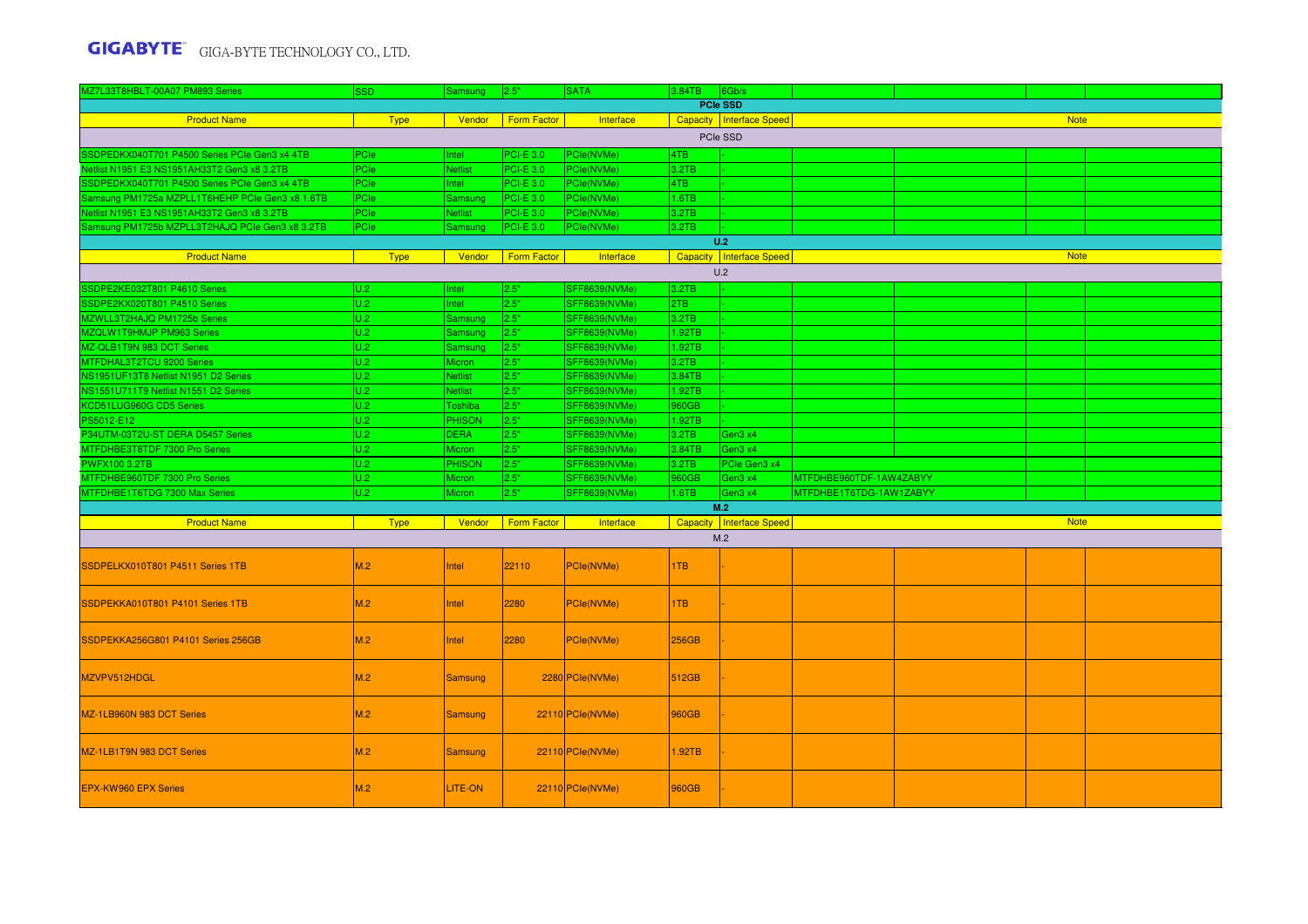| IM2P33F8-256GD           | M.2                        | <b>ADATA</b>                                  |                       | 2280 PCle(NVMe)                                                                 | 256GB                              |                                                 |                                                   |                              |             |
|--------------------------|----------------------------|-----------------------------------------------|-----------------------|---------------------------------------------------------------------------------|------------------------------------|-------------------------------------------------|---------------------------------------------------|------------------------------|-------------|
| <b>IM2P33F8-512GD</b>    | M.2                        | <b>ADATA</b>                                  |                       | 2280 PCle(NVMe)                                                                 | 512GB                              |                                                 |                                                   |                              |             |
| AF960GSTJA-YT1 ATP 960GB | M.2                        | ATP                                           | 2280                  | PCle(NVMe)                                                                      | 960GB                              |                                                 |                                                   |                              |             |
| IM2P33F8-256GD1          | M.2                        | <b>ADATA</b>                                  |                       | 2280 PCle(NVMe)                                                                 | 256GB                              |                                                 |                                                   |                              |             |
| IM2P33F8-512GD1          | M.2                        | <b>ADATA</b>                                  |                       | 2280 PCle(NVMe)                                                                 | 512GB                              |                                                 |                                                   |                              |             |
|                          |                            |                                               |                       |                                                                                 |                                    | <b>GPGPU Card (GPGPU server only)</b>           |                                                   |                              |             |
| <b>Product Name</b>      | <b>Processer Cores</b>     | <b>Memory</b><br><b>Bandwidth</b><br>(GB/sec) | <b>VRAM</b>           | OpenGL                                                                          | <b>Microsoft</b><br><b>DirectX</b> | <b>Graphics Card</b><br>Power (W)               | <b>NVIDIA SLI / AMD</b><br><b>CrossFire Ready</b> |                              | <b>Note</b> |
|                          |                            |                                               |                       | NVIDIA Tesla (http://www.nvidia.com/object/tesla-supercomputing-solutions.html) |                                    |                                                 |                                                   |                              |             |
| <b>T4 (TURING)</b>       | 2560                       | 320 GB/s                                      | 16GB                  |                                                                                 |                                    | 70 W                                            |                                                   | (Maximum support 3pcs GPGPU) |             |
|                          |                            |                                               |                       |                                                                                 |                                    | <b>RAID Cards</b>                               |                                                   |                              |             |
| <b>Model</b>             | RAID-on-Chip<br>Controller | <b>Host Bus</b><br><b>Type</b>                | <b>Internal Ports</b> | <b>Internal Connectors</b>                                                      | External<br><b>Ports</b>           | External<br><b>Connectors</b>                   | <b>Data Transfer Rates</b>                        |                              | <b>Note</b> |
|                          |                            |                                               |                       |                                                                                 |                                    | <b>GIGABYTE Storage Cards</b>                   |                                                   |                              |             |
| CRAO438                  | <b>LSI SAS 3108</b>        | <b>OCP PCIe-</b><br>x8 Gen3 x8<br>bus         |                       | 2 x SlimSAS ports                                                               |                                    |                                                 | 12Gb/s ports                                      |                              |             |
| <b>CRA3338</b>           | <b>LSI SAS 3008</b>        | PCIe-x8<br>Gen3 x8 bus                        |                       | 2 xMini-SAS HD for 8x<br><b>SAS</b>                                             |                                    |                                                 | 12Gb/s ports                                      |                              |             |
| <b>CSA3548</b>           | <b>LSI SAS 3008</b>        | PCle-x8<br>Gen3 x8 bus                        |                       |                                                                                 |                                    | 2 x external<br>8 Mini-SAS HD<br><b>SFF8644</b> | 12Gb/s ports                                      |                              |             |
| <b>CSA4648</b>           | <b>LSI SAS 3008</b>        | PCIe Gen3                                     |                       | 2 x Mini-SAS HD SFF-<br>8643<br>2 x Mini-SAS HD SFF-                            |                                    | 1 x Mini-SAS                                    | Up to 12Gb/s per port                             |                              |             |
| <b>CRA4548</b>           | <b>LSI SAS 3108</b>        | PCIe Gen3                                     |                       | 8643                                                                            |                                    | <b>HD SFF-8644</b>                              | Up to 12Gb/s per port                             |                              |             |
| <b>CRA4648</b>           | <b>LSI SAS 3108</b>        | PCIe Gen3                                     |                       | 2 x Mini-SAS HD SFF-<br>8643                                                    |                                    |                                                 | Up to 12Gb/s per port                             |                              |             |
| <b>CRA3338</b>           | <b>LSI SAS 3008</b>        | PCIe-x8<br>Gen3 x8 bus                        |                       | 2 xMini-SAS HD for 8x<br><b>SAS</b>                                             |                                    |                                                 | 2Gb/s ports                                       |                              |             |
| <b>CSA3548</b>           | <b>LSI SAS 3008</b>        | PCIe-x8<br>Gen3 x8 bus                        |                       |                                                                                 |                                    | 2 x external<br>8 Mini-SAS HD<br><b>SFF8644</b> | 12Gb/s ports                                      |                              |             |
| CRA4448                  | <b>LSI SAS 3108</b>        | PCIe-x8<br>Gen3 x8 bus                        |                       | 2 x internal Mini-SAS<br><b>HD SFF8643</b>                                      |                                    |                                                 | 2Gb/s ports                                       |                              |             |
| CRAO438                  | <b>LSI SAS 3108</b>        | <b>OCP PCIe-</b><br>x8 Gen3 x8<br>bus         |                       | 2 x SlimSAS ports                                                               |                                    |                                                 | 12Gb/s ports                                      |                              |             |
| <b>CRAO338</b>           | <b>LSI SAS 3008</b>        | <b>OCP PCIe-</b><br>x8 Gen3 x8                |                       | 2 x SlimSAS ports                                                               |                                    |                                                 | 12Gb/s ports                                      |                              |             |
| <b>CRAO358</b>           | <b>LSI SAS 3008</b>        | <b>OCP PCIe-</b><br>x8 Gen3 x8<br>bus.        |                       | 1 x internal SlimSAS<br>port                                                    |                                    | 1 x OCuLink<br>port                             | 2Gb/s ports                                       |                              |             |
| <b>CRAO558</b>           | <b>LSI SAS 3108</b>        | <b>OCP PCIe-</b><br>x8 Gen3 x8<br>bus         |                       | 1 x internal SlimSAS<br>port                                                    |                                    | 1 x OCuLink<br>port                             | 12Gb/s ports                                      |                              |             |
|                          |                            |                                               |                       |                                                                                 |                                    | <b>LSI RAID Controller Cards</b>                |                                                   |                              |             |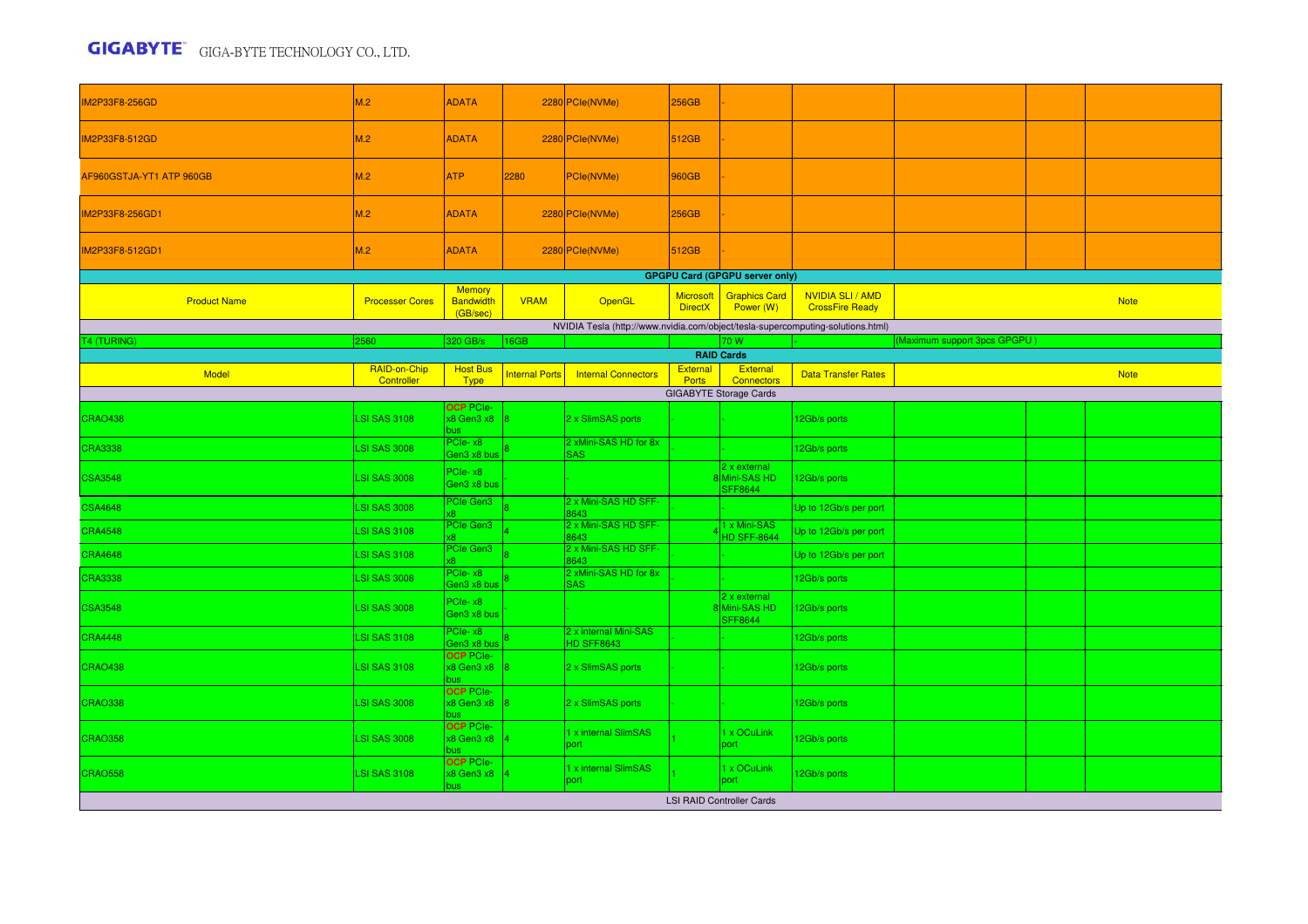| MegaRAID SAS 9460-16i without Tri-mode               | SAS3516 dual-core<br>RAID-on-Chip (ROC)               | x8 lane PCI<br><b>Express®</b>             | 4 x Mini-SAS HD SFF-<br>8643 |                              | 12Gb/s SAS 3.0                              |  |  |  |
|------------------------------------------------------|-------------------------------------------------------|--------------------------------------------|------------------------------|------------------------------|---------------------------------------------|--|--|--|
| MegaRAID 9560-8i without Tri-mode                    | SAS3908 Tri-Mode   PCIe Gen4<br>RAID-on-Chip (ROC) x8 |                                            | 1 x8 SlimSAS SFF-8654        |                              | Up to 12Gb/s per port                       |  |  |  |
|                                                      |                                                       |                                            |                              | LSI Host Bus Adapters (HBAs) |                                             |  |  |  |
| LSI SAS 9400-16i without Tri-mode                    | SAS3416                                               | x8 lane PCI<br><b>Express®</b><br>16<br>31 | 4 x Mini-SAS HD SFF-<br>8643 |                              | 12Gb/s SAS 3.0                              |  |  |  |
|                                                      |                                                       |                                            |                              | Microsemi RAID Cards         |                                             |  |  |  |
| SmartRAID 3154-16i                                   | PM8236                                                | 8-Lane PCle<br>16                          | 4 x Internal, SFF-8643       |                              | 12 Gb/s per port                            |  |  |  |
|                                                      |                                                       | Gen3                                       |                              | Microsemi Host Bus Adapters  |                                             |  |  |  |
|                                                      |                                                       | 8-Lane PCle                                |                              |                              |                                             |  |  |  |
| SmartHBA 2100-8i                                     | <b>PM8222</b>                                         | Gen3                                       | 2 x Internal, SFF-8643       |                              | 12 Gb/s per port                            |  |  |  |
|                                                      |                                                       |                                            |                              | <b>GRAID</b>                 |                                             |  |  |  |
| SupremeRAID SR-1000                                  |                                                       | PCIe Gen3<br>(16)                          |                              |                              |                                             |  |  |  |
|                                                      |                                                       |                                            |                              | <b>LAN Cards</b>             |                                             |  |  |  |
| <b>Product Name</b>                                  | Connector                                             | <b>System Interface Type</b>               | # of Ports                   | <b>Data Rate</b>             | <b>Note</b>                                 |  |  |  |
|                                                      |                                                       |                                            |                              | <b>GIGABYTE LAN Cards</b>    |                                             |  |  |  |
| <b>CLNO832</b>                                       | SFP+                                                  | OCP PCIe x8 Gen2 x8                        | <b>Dual</b>                  | 10Gb/s per port              | INTEL 82599ES Support OCP 2.0 type1         |  |  |  |
| CLNOQ42                                              | SFP <sub>28</sub>                                     | <b>OCP</b> PCIe x8                         | Dual                         | 25Gb/s per port              | Qlogic (Cavium) QL41401-A2G Support OCP 2.0 |  |  |  |
| <b>CLNO222</b>                                       | <b>RJ-45</b>                                          | OCP PCIe Gen3 x4                           | Dual                         | 10Gb/s per port              | <b>INTEL X550-AT2</b>                       |  |  |  |
| <b>CLN4752</b>                                       | QSFP+                                                 | PCIe x8 Gen3 x8                            | Dual                         | 40Gb/s per port              | <b>INTEL XL710</b>                          |  |  |  |
| <b>CLN4224</b>                                       | <b>RJ-45</b>                                          | PCle x8 Gen3 x4                            | Quad                         | 10Gb/s per port              | <b>INTEL X550-AT2</b>                       |  |  |  |
| CLN4M34                                              | SFP <sub>28</sub>                                     | PCle Gen3 x16                              | Quad                         | 10Gb/s per port              | Mellanox ConnectX-4                         |  |  |  |
| <b>CLN4M32</b>                                       | SFP <sub>28</sub>                                     | PCIe Gen3 x16                              | Dual                         | 10Gb/s per port              | Mellanox ConnectX-4                         |  |  |  |
|                                                      |                                                       |                                            |                              | Intel 10GbE                  |                                             |  |  |  |
| Intel® Ethernet Converged Network Adapter X550-T2    | RJ-45                                                 | PCIe v3.0 (8.0 GT/s)                       | Dual                         | 10Gb/s per port              |                                             |  |  |  |
|                                                      |                                                       |                                            |                              | Intel_25GbE                  |                                             |  |  |  |
| ntel® Ethernet Network Adapter XXV710-DA1 for OCP    | SFP <sub>28</sub>                                     | <b>OCP</b> PCIe v3.0 (8.0 GT/s)            | Single                       | 25Gb/s per port              | Support OCP 2.0 type1                       |  |  |  |
| ntel® Ethernet Network Adapter XXV710-DA2 for OCP    | SFP <sub>28</sub>                                     | <b>OCP PCIe v3.0 (8.0 GT/s)</b>            | Dual                         | 25Gb/s per port              | Support OCP 2.0 type1                       |  |  |  |
| Intel® Ethernet Network Adapter XXV710-DA2           | SFP <sub>28</sub>                                     | PCIe v3.0 (8.0 GT/s)                       | Dual                         | 25Gb/s per port              |                                             |  |  |  |
|                                                      |                                                       |                                            |                              | Intel_40GbE                  |                                             |  |  |  |
| Intel® Ethernet Server Adapter XL710-QDA2 for OCP    | QSFP+                                                 | <b>OCP PCIe v3.0 (8.0 GT/s)</b>            | Dual                         | 40Gb/s per port              | Support OCP 2.0                             |  |  |  |
| Intel® Ethernet Converged Network Adapter XL710-QDA2 | QSFP+                                                 | PCle v3.0 (8.0 GT/s)                       | Dual                         | 40Gb/s per port              |                                             |  |  |  |
|                                                      |                                                       |                                            |                              | Intel 100GbE                 |                                             |  |  |  |
| Intel® Ethernet Network Adapter E810-CQDA2           | QSFP28                                                | PCIe Gen4 x16                              | Dual                         | 100Gb/s per port             |                                             |  |  |  |
|                                                      |                                                       |                                            |                              | Mellanox ConnectX            |                                             |  |  |  |
| MCX516A-CCAT                                         | QSFP28                                                | PCIe Gen3 x16                              | Dual                         | 100Gb/s per port             | Mellanox ConnectX-5 EN                      |  |  |  |
| MCX515A-CCAT                                         | QSFP28                                                | PCle Gen3 x16                              | Single                       | 100Gb/s per port             | Mellanox ConnectX-5 EN                      |  |  |  |
| MCX516A-CDAT                                         | QSFP28                                                | <b>PCle 4.0 x16</b>                        | Dual                         | 100Gb/s per port             | Mellanox ConnectX-5 Ex EN                   |  |  |  |
| MCX516A-BDAT                                         | QSFP28                                                | <b>PCle 4.0 x16</b>                        | Dual                         | 40Gb/s per port              | Mellanox ConnectX-5 Ex EN                   |  |  |  |
| MCX4421A-ACQN                                        | SFP <sub>28</sub>                                     | OCP PCIe Gen3 x8                           | Dual                         | 25Gb/s per port              | Mellanox ConnectX-4 Lx EN / Support OCP 2.0 |  |  |  |
| MCX4121A-ACAT                                        | SFP <sub>28</sub>                                     | PCIe Gen3 x8                               | Dual                         | 25Gb/s per port              | Mellanox ConnectX-4 Lx EN                   |  |  |  |
|                                                      |                                                       |                                            |                              | Mellanox VPI Adapter Cards   |                                             |  |  |  |
| MCX653105A-ECAT                                      | QSFP56                                                | <b>PCle 4.0 ×16</b>                        | Single                       | 100Gb/s per port             | Mellanox ConnectX-6 Ex VPI (InfiniBand)     |  |  |  |